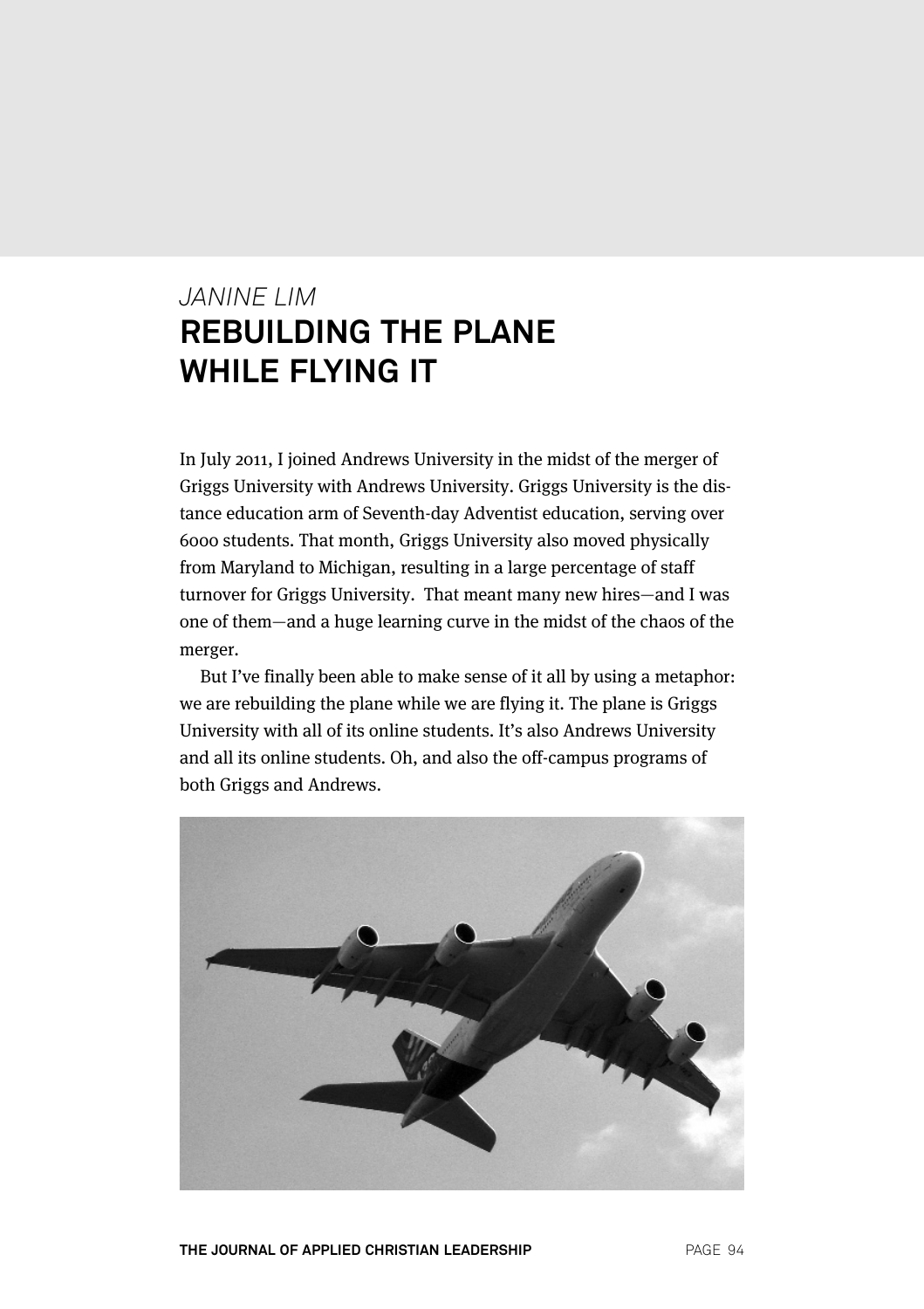Griggs uses the open enrollment model, which means we always have students registering, finishing, and graduating. There is no way to just "stop" and start over! So while we had moved to Andrews University and were working on merging with Andrews, all the changes needed to be made while we were still serving students. And as we merged with Andrews, we had to consider the "Andrews way," the "Griggs way," and create some new way that was most efficient for everyone!

Here's a brief overview of some of the work on our horizon:

- Merging two student information systems
- Merging two financial systems
- Merging two learning management systems
- Figuring out how to create new processes to support open enrollment students in a primarily semester-based Andrews system
- Taking an inventory of all distance courses of Griggs and Andrews and identifying needed course upgrades
- Determining the needs of Griggs and Andrews faculty to identify needed training and faculty development
- Building an infrastructure and streamlining processes and support technologies to better serve distance students

So how has this metaphor helped me cope as a leader?

## **The Calming Effect of a Metaphor During Chaotic Change**

A metaphor can bring more clarity to a situation and make it easier to see meaning and order in what is happening. It clarifies our thinking and manages expectations.

## Clarifying Our Thinking

When you look at the list of major challenges our school had to deal with, keep in mind that my main concern was for our students who were already enrolled in our programs. Before I thought of the "rebuilding the plane" metaphor for our work, it was often difficult to accept the overwhelming complexity of the situation as normal. We all had so many ideas of where we wanted to go—many visions for the future. Yet at the same we were busy with the daily care for our current students. Thus progress on turning those visions into reality sometimes felt really slow. And when the pressures of unsolved problems piled up, before the metaphor, I sometimes felt panicky, wondering how on earth we'd ever get to where we wanted to be.

But when I realized that we were, in fact, rebuilding the plane while